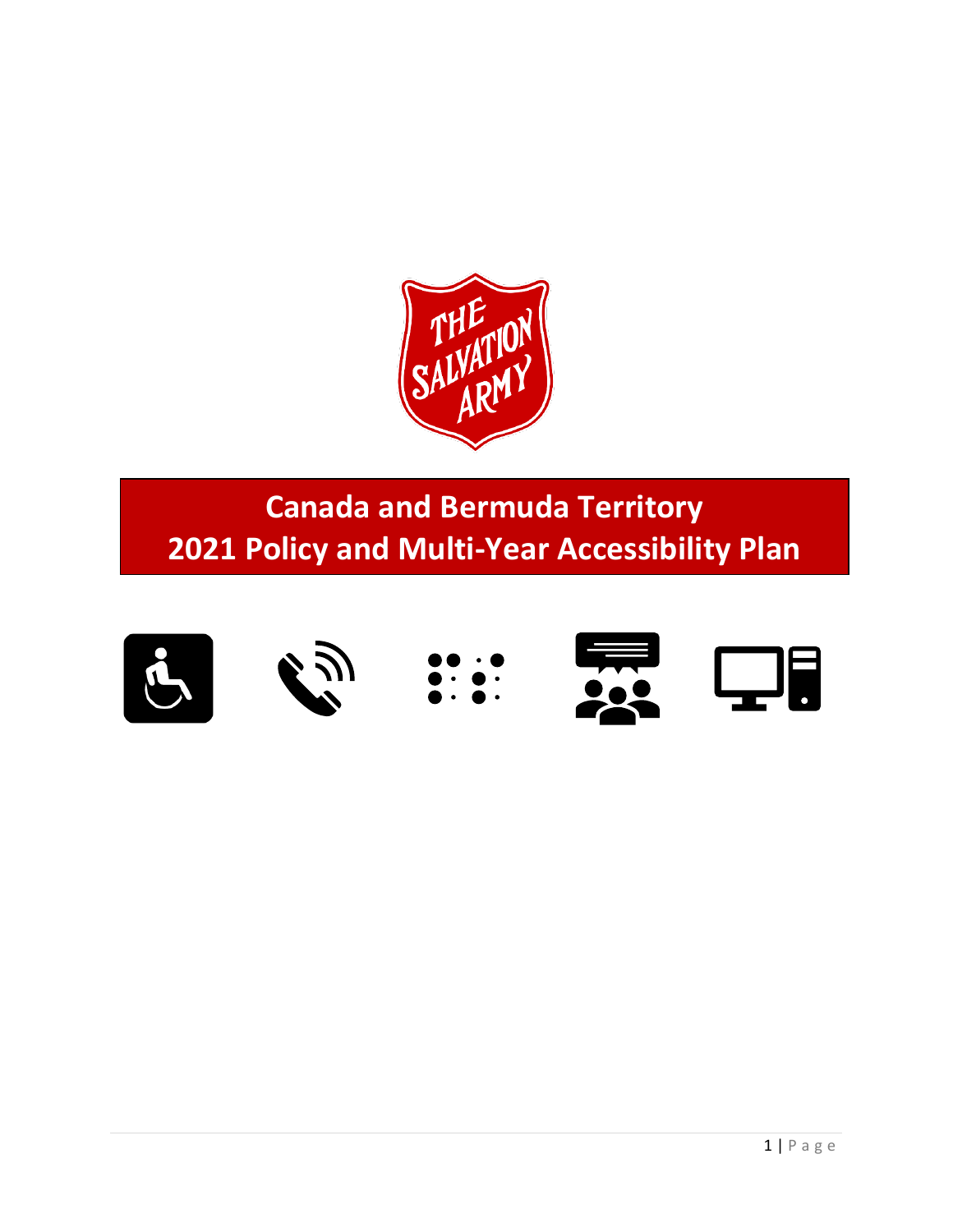## **Policy Statement on Accessibility**

#### **Organizational Statement of Commitment on Accessibility**

The Salvation Army is committed to treating all people in a way that allows them to maintain their dignity and independence. We are committed to meeting the needs of people with disabilities in a timely manner and will do so by preventing and removing barriers to accessibility and meeting accessibility requirements.

#### **Accessible Communication**

The Salvation Army is committed to meeting the communication needs of people with disabilities. We will consult with people with disabilities to determine their information and communications needs.

The Salvation Army will take the necessary steps to make all new websites and content on those sites conform with WCAG 2.0, Level AA (in Ontario, and for national websites).

Feedback can be provided in an accessible format at all ministry unit locations, and further information on The Salvation Army's feedback processes is made available online. When presented with accessibility-related feedback, actions will be documented and made available upon request.

#### **Accessible Emergency Information and Service Disruptions**

The Salvation Army is committed to providing the clients, congregants and workers with information about service disruptions. We will also collaborate with workers with disabilities to create individualized emergency response plans as required.

#### **Accessible Services**

The Salvation Army welcomes people with disabilities who are accompanied by a service animal, an assistive device or a support person**.**

Workers and key volunteers dealing with the public will be trained in providing accessible customer service.

#### **Accessible Employment**

The Salvation Army is committed to fair and accessible employment practices.

We take steps to notify the public and staff that, when requested, The Salvation Army can accommodate people with disabilities during the recruitment process and will continue to support workers with disabilities throughout the employment/officership relationship.

The Salvation Army has implemented a process for developing individual accommodation plans and return-to-work policies for workers who have been absent due to a disability or workplace injury. In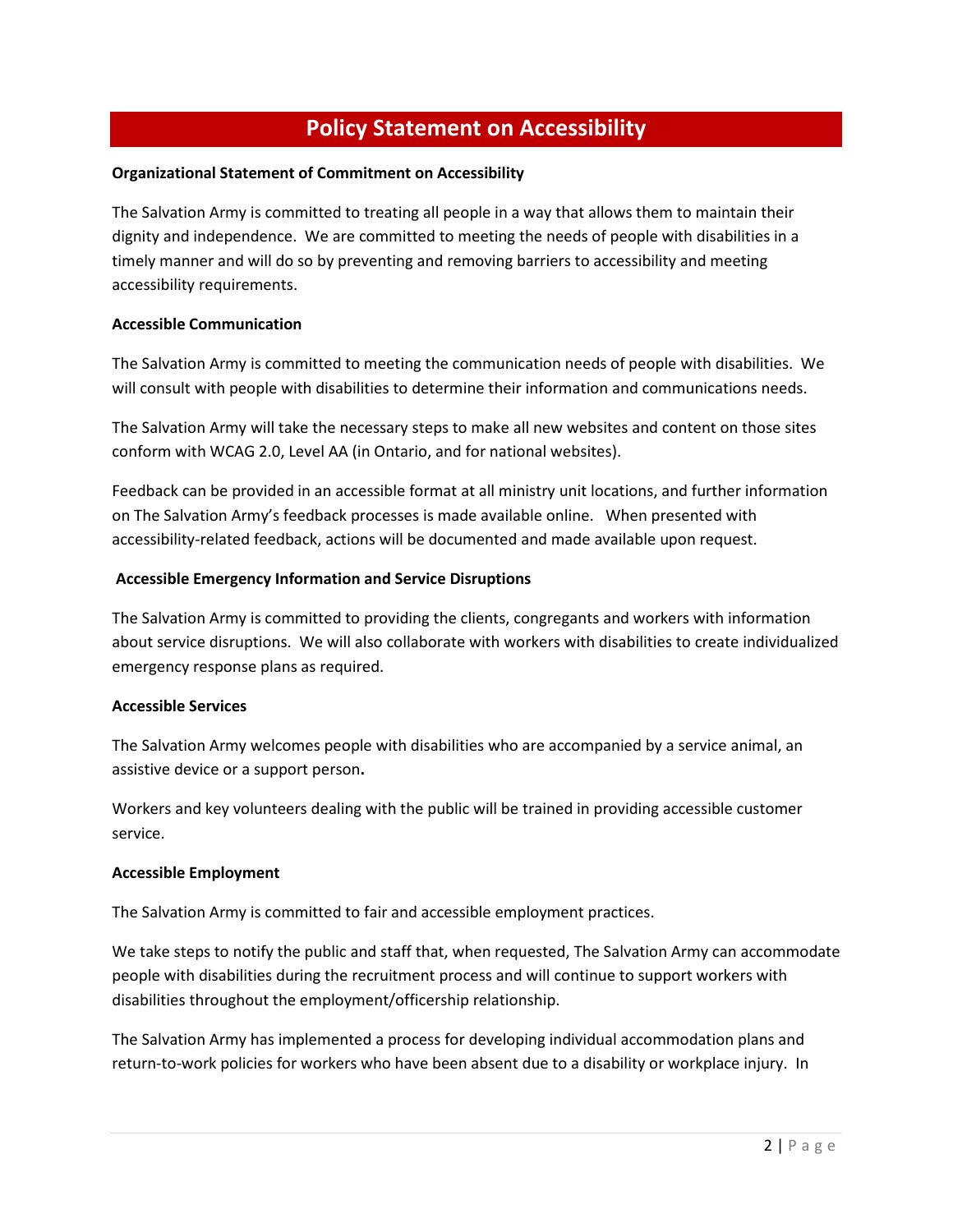addition, The Salvation Army has developed mechanisms that take into account a worker/officer's disability when using performance management and career development processes.

#### **Accessible Training**

The Salvation Army provides training on accessibility as it relates to people with disabilities. Training is provided in a way that best suits the duties of workers, officers and/or volunteers.

The Salvation Army will ensure all workers, officers and volunteers are provided with the training needed to meet requirements under applicable legislation.

#### **Accessible Consultation**

The Salvation Army's Territorial Accessibility Committee (TAC) supports accessibility initiatives in Canada and provides input into key accessibility policies, plans and processes.

#### **Accessible Spaces**

The Salvation Army is committed to providing services to all and will work with clients, congregants and workers to ensure that any existing barriers are removed or minimized.

The Salvation Army will meet applicable standards when building or making major modifications to public spaces. Such public spaces may include:

- Outdoor play spaces, such as playgrounds in day cares, camps and churches
- Outdoor paths of travel, such as sidewalks, ramps, stairs, curb ramps, rest areas and accessible pedestrian signals
- Accessible off-street parking
- Service-related elements like service counters, fixed queuing lines and waiting areas

For more information on this accessibility plan, please contact Graham Moore, Chair of the Territorial Accessibility Committee at:

**Phone:** (416) 422-6146

**Email:** [Graham.Moore@salvationarmy.ca](mailto:Graham.Moore@salvationarmy.ca)

Accessible formats of this document are available free upon request from Neil Leduke, Territorial Director of Marketing and Communications, at:

**Phone**: (416) 425-2111 ext. 6232

**Email:** Neil.Leduke@salvationarmy.ca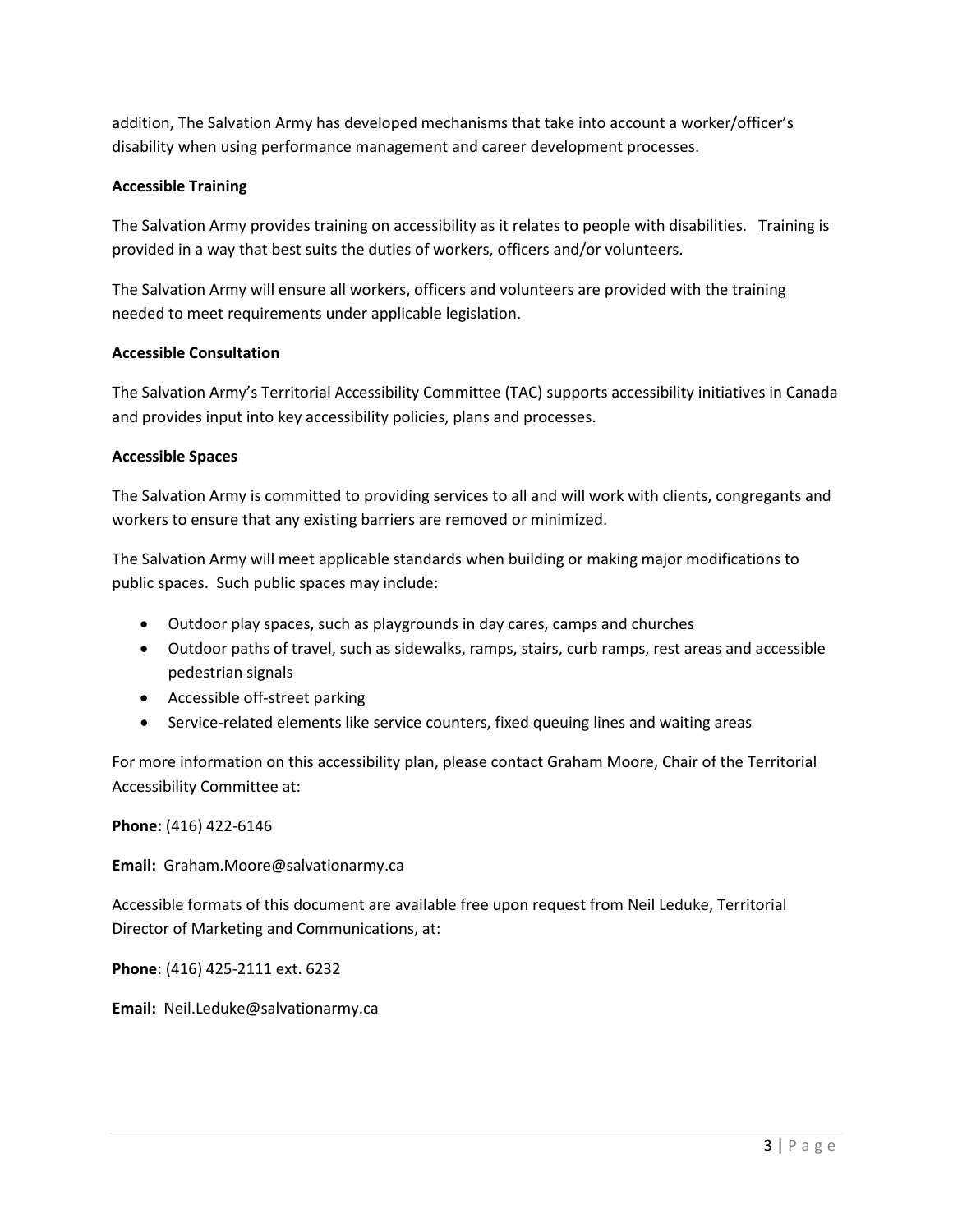### **What we've done and where we're headed**

#### **What we've accomplished so far**

In 2019, the Territorial Accessibility Committee (TAC) was officially recognized as a committee at THQ. Although a group was working in an *ad hoc* capacity for many years, the TAC is now governed by Terms of Reference and reports to the Governing Council through the Chief Secretary. It must provide an annual report to The Governing Council. The TAC is made up of officers and employees from Ontario and Manitoba, with representation from various departments and include person(s) who identify as living with a disability. The TAC meets at least quarterly.

The Accessibility and Customer Service Policy was updated, as was the Multiyear Plan in 2021. Templates and processes were streamlined to ensure that candidates applying for jobs with The Salvation Army are aware that their needs can be accommodated throughout the recruitment and hiring process. Various HR/Personnel policies, processes, forms were updates to encourage managers and workers to consider accessibility needs as an integral part of the employment/officer relationship.

Since 2010, we have had a combination of in-person training and E-training courses, and modules on accessibility and human rights are available to all employees, officers and volunteers on [www.salvationist.ca.](http://www.salvationist.ca/)

All websites in Ontario have been tested and deemed to meet the WCAG 2.0 Level AA standard. Those that did not meet this standard were decommissioned. Given the large number of websites in Ontario, this was a significant undertaking

#### **Pandemic-related constraints and impact**

In 2020 and into 2021, volunteers were not permitted to attend to their regular volunteer duties in numerous ministry units due to safety concerns and physical distancing requirements due to the COVID-19 pandemic. In addition, hundreds of ministry units were also closed (or partially closed) throughout the pandemic, which made volunteering difficult or impossible.

Repeated staff layoffs, increased workloads and shifting work requirements made training more difficult, especially in a work-from-home, fully online environment. Group training was restricted due to limiting staff numbers in ministry units. In many of our front-line service units, workers were often faced with significant staffing, safety and environmental pressures.

Despite these challenges, TSA was able to pivot and deliver front-line services in creative ways. For example, in our Community & Family Services operations, TSA saw the birth of drive-though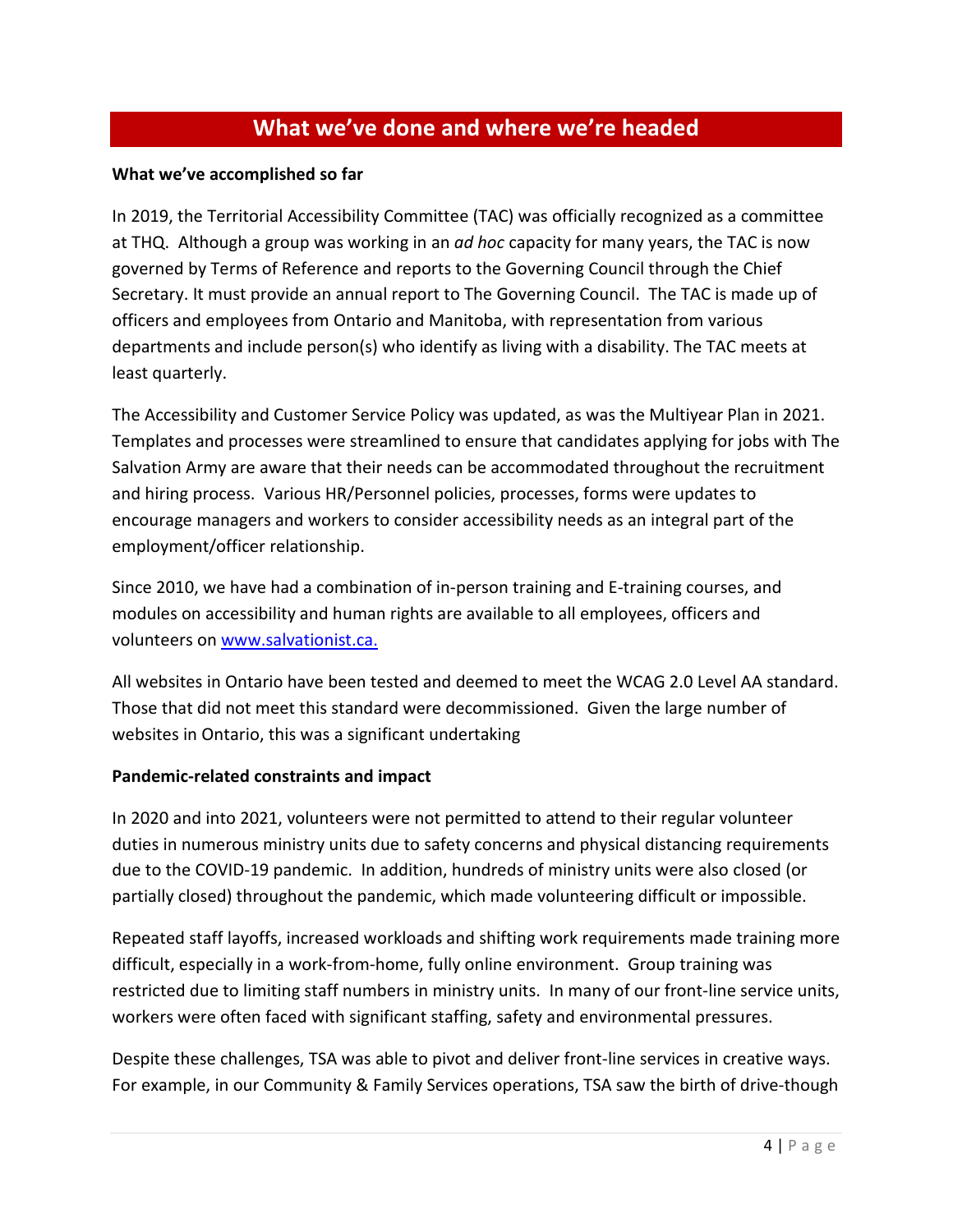foodbanks, which was helpful to some clients with mobility challenges. In addition, an online application process was rolled out and deliveries were organized via telephone to cater to the needs of clients who needed to access TSA's services in alternate ways. Some clients saw their items delivered to them in ways that were accessible for them.

Online church services opened up worship services to people who otherwise found in-person worship challenging. MAGA Music And Gospel Arts developed two short videos to help congregations make online slide presentations more accessible.

#### **Looking to the future**

While much has been done, there is still much to do! Projects being considered to improve The Salvation Army's ability to approve accessible services to all include:

- Improving records management of volunteers and re-thinking efficiencies around training key volunteers in the area of accessibility;
- Incorporating accessibility requirements when seeking vendors and service providers for all renovations and/or new building projects;
- Increasing internal networking opportunities for workers/officers to exchange ideas, information and best practices regarding servicing TSA's clientele with disabilities;
- Building awareness and reducing barriers within the organization through education and social media campaigns;
- Incorporating accessibility surveys and checkpoints within existing audit/accreditation/review processes;
- Formalizing intentional communications to be shared with key decision-makers so that accessibility permeates across all levels of leadership (i.e. presentations at TEC, Department Heads meetings, etc.);
- Formalizing accountabilities for accessibility within key departments;
- Enhancing knowledge translation of accessibility issues and generating ways to embed accessibility into day-to-day operations.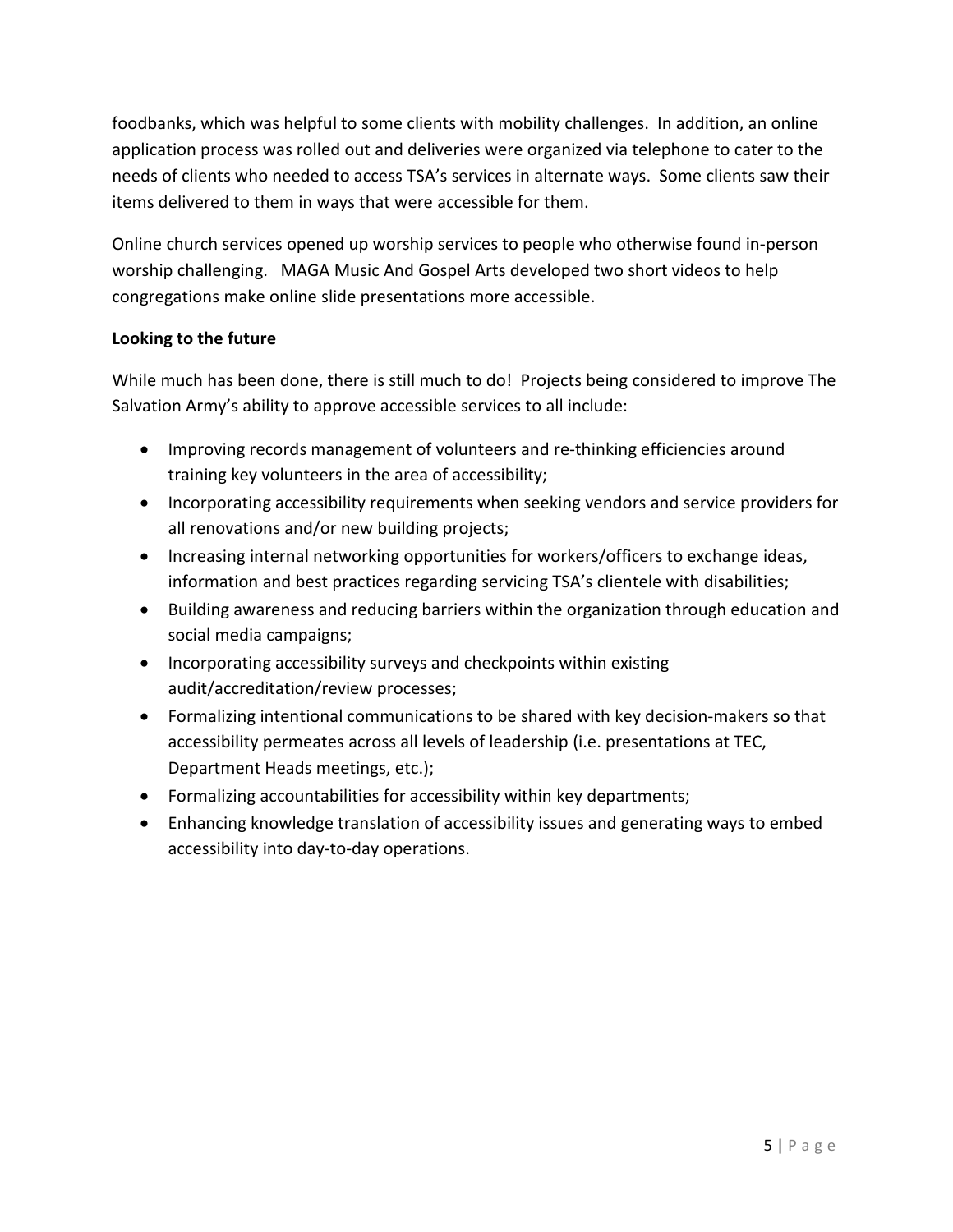## **Multi-Year Plan 2021 - 2026**

| <b>ACCESSIBILITY AREA</b>                          | <b>MILESTONE</b>                                                                                                                 | <b>TIMELINE</b>              | <b>ACCOUNTABILITY</b>                                |
|----------------------------------------------------|----------------------------------------------------------------------------------------------------------------------------------|------------------------------|------------------------------------------------------|
| <b>Accessibility Policy</b>                        | Policy updated, reviewed and<br>approved                                                                                         | June 2021                    | Chief Secretary, Legal                               |
|                                                    | Policy posted on national websites                                                                                               | June 2021                    | Marketing & Communications,<br><b>NRO</b>            |
|                                                    | Policy reviewed annually                                                                                                         | 2022, 2023,<br>2024,<br>2025 | Legal                                                |
|                                                    | 3-year formal review                                                                                                             | 2024                         | TAC* (Territorial Accessibility<br>Committee), Legal |
|                                                    | 5-year formal review                                                                                                             | 2026                         | TAC, Legal                                           |
|                                                    | Communicate updated Policy to<br>appropriate groups and<br>stakeholders                                                          | Summer<br>2021               | <b>Chief Secretary</b>                               |
| <b>Multiyear Plan 2021-</b><br>2026                | Plan updated 2021 and reviewed by<br><b>TAC</b>                                                                                  | April 2021                   | TAC, Legal                                           |
|                                                    | Plan reviewed and approved by<br><b>Governing Council</b>                                                                        | June 2021                    | Chief Secretary                                      |
|                                                    | Plan posted on national websites                                                                                                 | June 2021                    | Marketing & Communications,<br><b>NRO</b>            |
|                                                    | Communicate updated Multiyear<br>Plan to appropriate groups and<br>stakeholders                                                  | Summer<br>2021               | Chief Secretary, Marketing &<br>Communications       |
| <b>Compliance report</b>                           | Report to be filed in 2021                                                                                                       | June 2021                    | TSBA, Chief Secretary                                |
| <b>Training in accessibility</b><br>& human rights | Review e-training available                                                                                                      | January<br>2021              | Legal, Human Relations                               |
|                                                    | Workers who have not been trained<br>since 2018 are re-trained in the new<br>modules (post-pandemic re-<br>stabilization)        | April 2022                   | <b>Human Relations</b>                               |
|                                                    | Ensure Officers who have not been<br>trained since 2018 are re-trained in<br>the new modules (post-pandemic<br>re-stabilization) | April 2022                   | Officer Personnel, Human<br>Relations                |
| <b>Recruitment/hiring</b>                          | Job postings advertise commitment<br>to accommodation                                                                            | May 2021                     | Human Relations, Marketing &<br>Comms, Legal         |
|                                                    | Website (Careers) section advertises<br>commitment to accommodation                                                              | May 2021                     | Marketing & Communications,<br>NRO, Legal            |
| Performance                                        | PEAC process forms and manuals                                                                                                   | May 2021                     | Human Relations, Legal                               |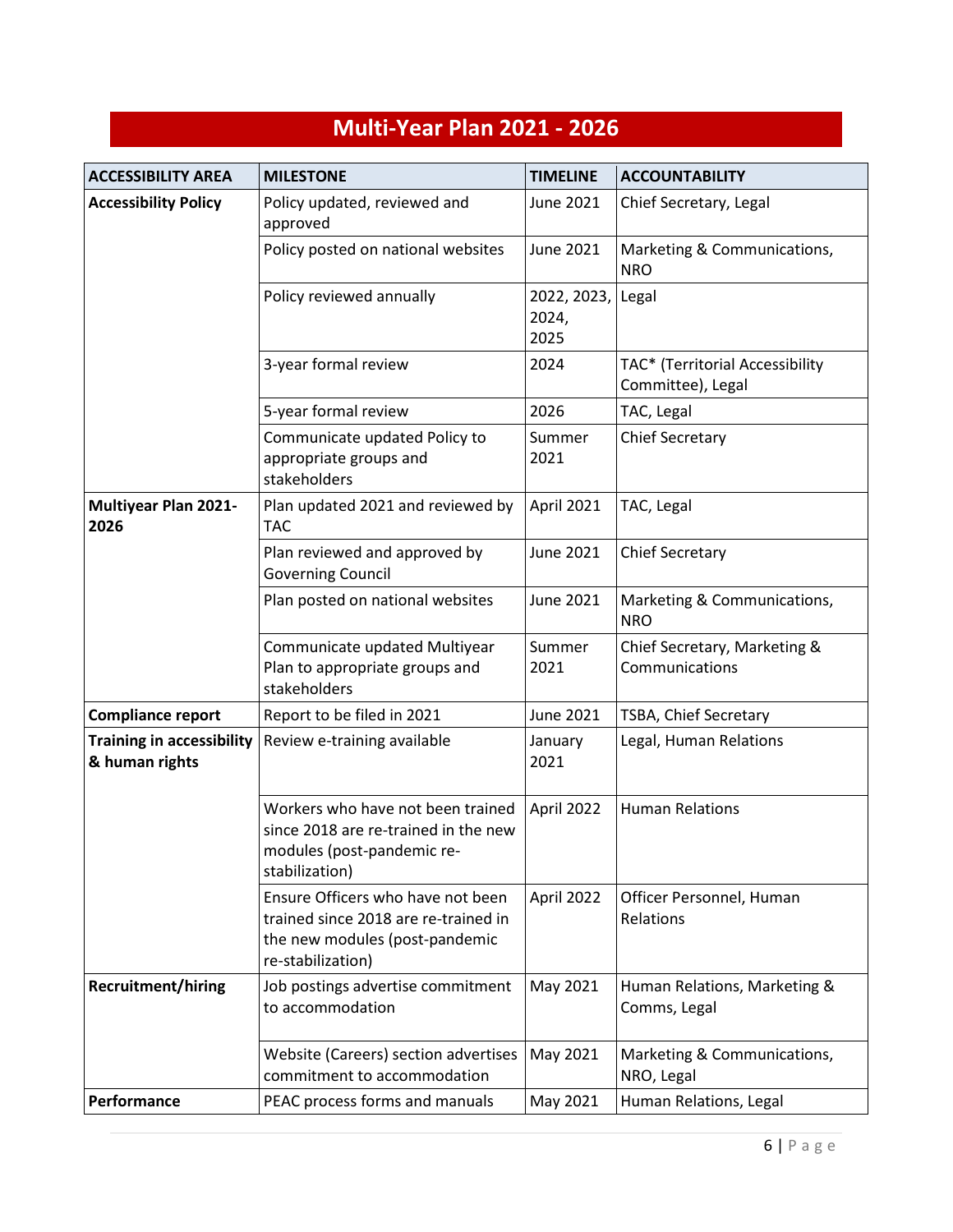| <b>ACCESSIBILITY AREA</b>                                                                     | <b>MILESTONE</b>                                                                                                                    | <b>TIMELINE</b>                       | <b>ACCOUNTABILITY</b>                                                                        |
|-----------------------------------------------------------------------------------------------|-------------------------------------------------------------------------------------------------------------------------------------|---------------------------------------|----------------------------------------------------------------------------------------------|
| management / career<br>development                                                            | reviewed to incorporate accessibility<br>awareness                                                                                  |                                       |                                                                                              |
|                                                                                               | Officer reviews incorporate<br>accessibility awareness                                                                              | <b>July 2021</b>                      | Officer Personnel, Legal                                                                     |
| <b>Individual workplace</b><br>emergency plans                                                | Communication and template<br>provided to ministry<br>units/departments as Appendices to<br>Policy                                  | June 2021                             | Human Relations, Officer<br>Personnel, Legal                                                 |
|                                                                                               | Corresponding policies reviewed and July 2021<br>amended                                                                            |                                       | Legal, Human Relations, Officer<br>Personnel                                                 |
| <b>Individual workplace</b><br>accommodations (and<br>Return-to-work plans)                   | Communication and new template<br>provided to ministry<br>units/departments as Appendices to<br>Policy                              | May 2021                              | Human Relations, Officer<br>Personnel, Legal                                                 |
|                                                                                               | Corresponding policies reviewed and<br>amended as needed (employees,<br>officers)                                                   | June 2021                             | Legal, Human Relations, Officer<br>Personnel                                                 |
| <b>Officers newly</b><br>appointed into ON and<br><b>MB</b> receive<br>accessibility training | Review appointment process and<br>documentation for cross-border<br>appointments (re training, etc.)                                | <b>June 2021</b>                      | Officer Personnel, Human<br>Relations, Legal                                                 |
| <b>Process improvements</b><br>for volunteer record<br>management                             | Survey ON ministry units for current<br>statistics on volunteers (numbers<br>and training) (post-pandemic re-<br>stabilization      | <b>Beginning</b><br>in summer<br>2021 | ON DHQ, Communications, NRO                                                                  |
|                                                                                               | Formalize observance of National<br>Volunteer Week in April                                                                         | March<br>2022                         | THQ Volunteer Manager, ON DHQ<br>Volunteers, NRO                                             |
|                                                                                               | Create matrix to improve efficiencies<br>around volunteer training in<br>accessibility (post-pandemic re-<br>stabilization)         | October<br>2021                       | THQ Volunteer Manager, ON DHQ<br>Volunteers, NRO, Legal                                      |
|                                                                                               | Create a brief in-house training<br>video for volunteers (post-pandemic<br>re-stabilization)                                        | Begin in<br><b>Fall 2021</b>          | Communications, Legal, HR                                                                    |
| <b>Emergency</b><br>information                                                               | Communication and new template<br>provided to ministry units and as<br><b>Appendices to Policy</b><br>Related policies reviewed and | May 2021                              | Social Mission / Corps Ministries /<br>THQ Property, DHQ Property, NRO<br>Property,<br>Legal |
|                                                                                               | amended                                                                                                                             |                                       |                                                                                              |
| <b>Minimizing disruptions</b><br>and preventative<br>maintenance to                           | Communication and new template<br>provided to ministry units and as<br><b>Appendices to Policy</b>                                  | May 2021                              | Social Mission / Corps Ministries /<br>THQ Property, DHQ Property, NRO<br>Property, Legal    |